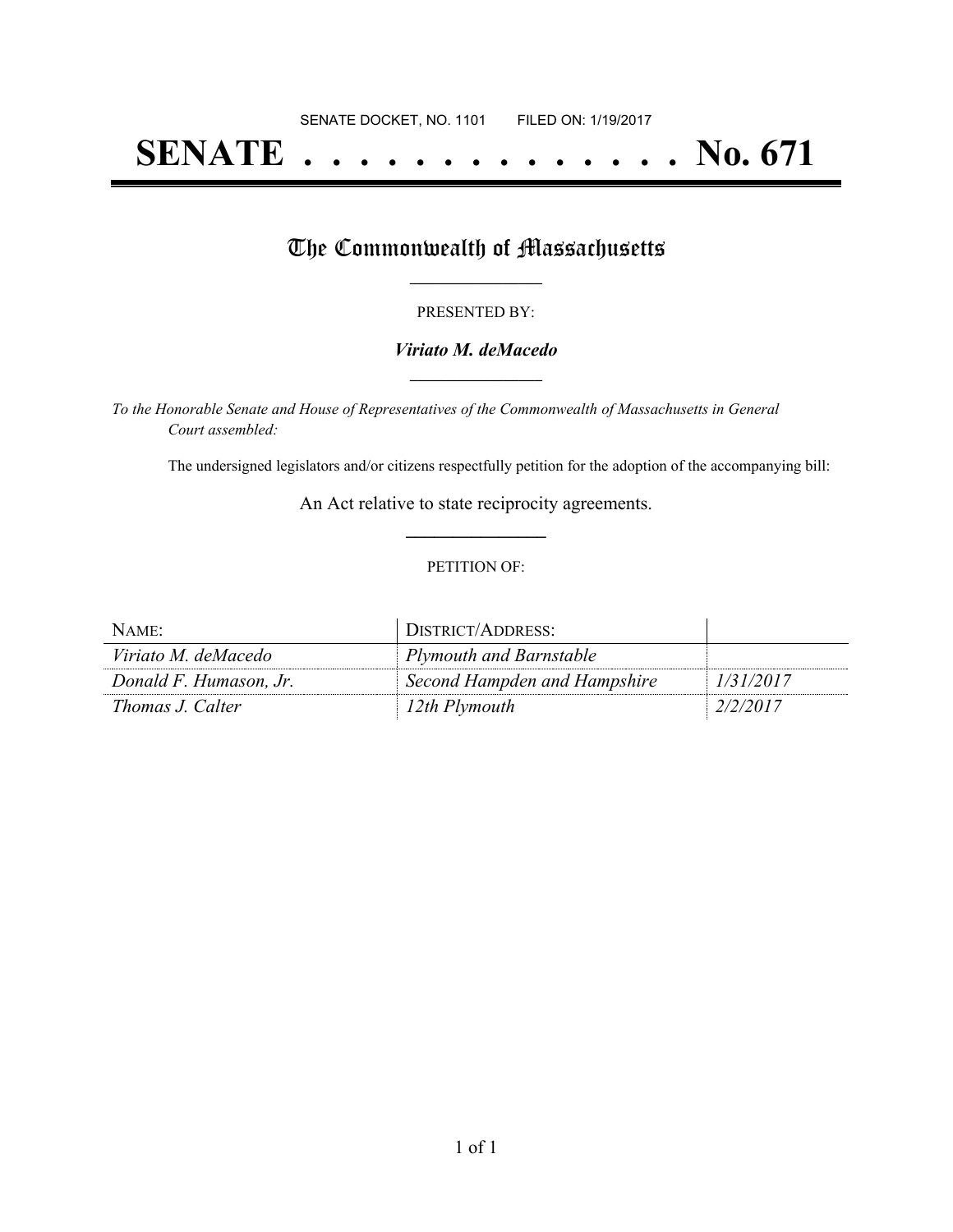# SENATE DOCKET, NO. 1101 FILED ON: 1/19/2017 **SENATE . . . . . . . . . . . . . . No. 671**

By Mr. deMacedo, a petition (accompanied by bill, Senate, No. 671) of Viriato M. deMacedo, Donald F. Humason, Jr. and Thomas J. Calter for legislation relative to state reciprocity agreements. Higher Education.

### The Commonwealth of Massachusetts

**In the One Hundred and Ninetieth General Court (2017-2018) \_\_\_\_\_\_\_\_\_\_\_\_\_\_\_**

**\_\_\_\_\_\_\_\_\_\_\_\_\_\_\_**

An Act relative to state reciprocity agreements.

Be it enacted by the Senate and House of Representatives in General Court assembled, and by the authority *of the same, as follows:*

| $\mathbf{1}$   | SECTION 1. Section 9 of Chapter 15A of the General Laws, as appearing in the 2014                   |
|----------------|-----------------------------------------------------------------------------------------------------|
| 2              | Official Edition, is hereby amended by adding at the end thereof the following new paragraph:-      |
| 3              | Notwithstanding the provisions of any general or specific law to the contrary, the board            |
| $\overline{4}$ | of higher education shall have the authority to enter into interstate reciprocity agreements that   |
| 5              | authorize any accredited, degree-granting institution of higher education located in                |
| 6              | Massachusetts to voluntarily participate in such reciprocity agreements and to provide distance     |
| $\overline{7}$ | education programs to students in other states in accordance with the provisions of such            |
| 8              | agreements. The authority granted by this paragraph applies only to distance learning programs      |
| 9              | and does not affect other approvals of institutions of higher education or programs required        |
| 10             | under Massachusetts law, nor does it affect any exemptions for institutions of higher education     |
| 11             | or programs. Nothing in this section shall be construed to prohibit accredited, degree-granting     |
| 12             | institutions of higher education located in Massachusetts that do not participate in any interstate |